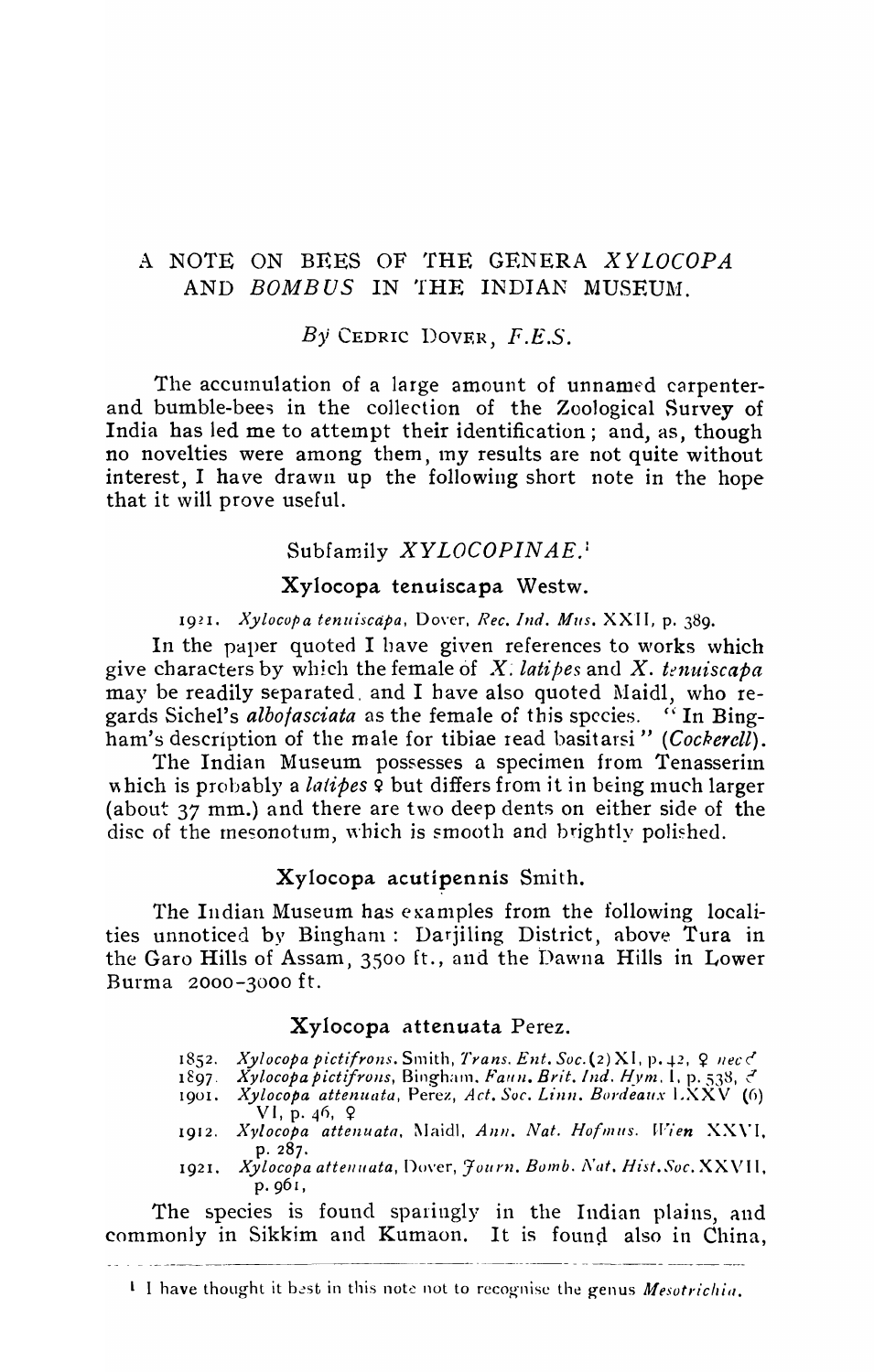Java, Formosa and the Malay Peninsula. Some confusion has existed as to the sexes of the species described by Smith and Bingham as *picti/rons,* but this has been admirably cleared up by Maidl in his paper. He regards the male described by Smith as typical *pictifrons*, while Bingham's male and Smith's female are a separate species for which he has adopted the name *attenuata* of Perez.

### Xylocopa auripennis Lepel.

In addition to the localities noticed by Bingham, the Indian Museum also possesses specimens from the Darjiling District, the Naga Hills and Sibsagar in Assam, South India and Nepal. The species is supposed to be mimicked by a Sphingid moth *(Sataspes hauxwelli*), which according to De Niceville (Journ. Bomb. Nat. Hist. *Soc.* XIII, p. 174) was "a beautiful mimic of the very common large blue carpenter-bee *Xylocopa auripennis*, Lepeletier." The wings of the moth are a deep indigo-hlue with bronze markings, which scarcely resembles the wings of the bee, and in the cabinet the whole insect seems entirely different.

De Niceville does not say that the bee and the moth were taken together, and in the absence of definite field-observations, the moth has little claims to being a mimic of the *Xylocopa*.

## Xylocopa dissimilis Lepel.

The Museum has specimens from Bangalore, Bandra in the Bombay Presidency, Mong-Wan in Yunnan (W China) and Southern China.

### Xylocopa fenestrata Fabr

., *Xylocopa bombayensis,* Cam. ? *M. S.*  1921. *Xylocopa fenestrata*, Dover, *Rec. Ind. Mus.* XXII, p. 390.

In the paper cited, I have noticed what appears to be an aberration of X. *fenestrata* from Barkuda Island in the Chilka Lake, with a comparatively large, and a small, almost reniform, hyaline marking on each of the hindwings. The Indian Museum possesses another specimen from Hamirpur Road in the United Provinces *(Caunter, x'II), which has the lower halves of the wings semi-hyaline.* The fact that Klng described an example with semi-lunate, hyaline markings on the hindwings under the name *lunata*, makes me now think that aberrations of this species, with hyaline markings of some sort on the wings are perhaps not uncommon. It might be of interest to note here that I remember to have seen a specimen of the closely allied African X. *carinata* with an irregular hyaline patch on the right forewing. Can it be that these markings are caused by injuries sustained in the early stages? X. *fenestrata* is a common Indian species extending as far Celebes on the south-east and probably into Australia, and Madagascar on the south-west. It does not penetrate into South Africa, but is replaced there by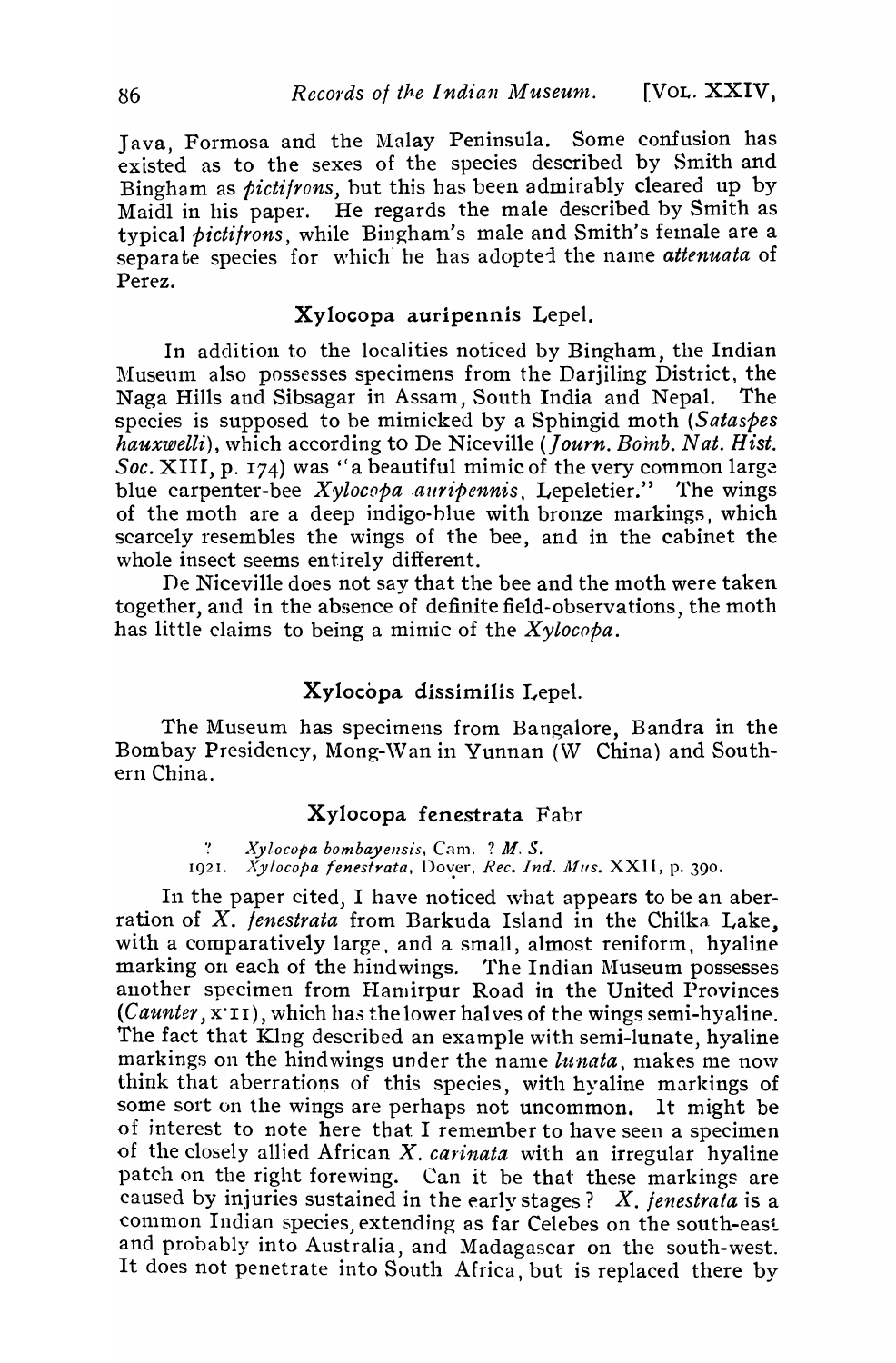X. carinata. Meade-Waldo has shown<sup>1</sup> that Cameron's X. bomba*yensis* is a synonym of this species.

# Xvlocopa amethystina Fabr.

Bengal, Chota Nagpur, Bihar and Sind are not recorded by Bingham. This is an apparently widely distributed species in India.

# Xlyocopa bryorum Fabr.

The Museum has specimens from Assam and the Andamans.

# Xylocopa collaris Lepel.

This species is found in most parts of India, Burma and Ceylon and is known from Borneo, Sumatra, Java, the Philippines, Celebes and Malacca and from the Palaearctic Region.

## Xylocopa tranquebarica Fabr.

- 1804. *Bombus tranquebaricus*, Fabr., *Syst. Piez.*, p. 343.
- 1917. *Xylocopa tranquebarica, Cockerell, Philipp. Journ. Sci. XII, p.* 346.
- 19*<sup>2</sup>* 1. *Xylocopa rufescens,* Dover, *Rec. Ind. Mus.* XXII. p. 390.

Found in Sikkim, Bengal, South India, Burma, Andamans, Java, Sumatra, Borneo and the Philippines. There are three examples in the Indian Museum under the name *ferruginea* which I think really belong to this species. Prof. Cockerell has shown that the more generally used name *rufescens* will have to be sunk in favour of *tranquebarica*. He has also noted its crepuscular habits.

## Xylocopa caerulea Fabr.

This beautiful species has been found in Sikkim, Burma, Ceylon, Annam, Sumatra, Borneo, Java and New Caledonia.

## Xylocopa flavonigrescens Smith.

1918. *Xylocopa jlavonigrescens,* Cockerell, *Entomologist,* LI, p. 10+.

The Zoological Survey possesses examples from Sikkim, Sylhet, Tenasserim, Ton-Kin and Malacca. Meade-Waldo, basing his opinion on the male, thought Cameron's *malayana (Proc. Zool. Soc. Lond.* 190r, p. 32) to be the same as this species, but Prof. Cockerell notes that a female from the island of Penang is the same as X. *malayana.* 

# Xylocopa nitidiventris, X. dubiosa and X. convexa Smith.

1878. Smith, *Scient. Res. 2nd. Yark. Miss. (Hym.*) pp. 7 and 8.

The types of these species, described from the neighbourhood of Yangihissar in Yarkand, are in the collection of the Indian

*I Ann. Mag. Nat. Hist.* XIV, p. 404, 1014.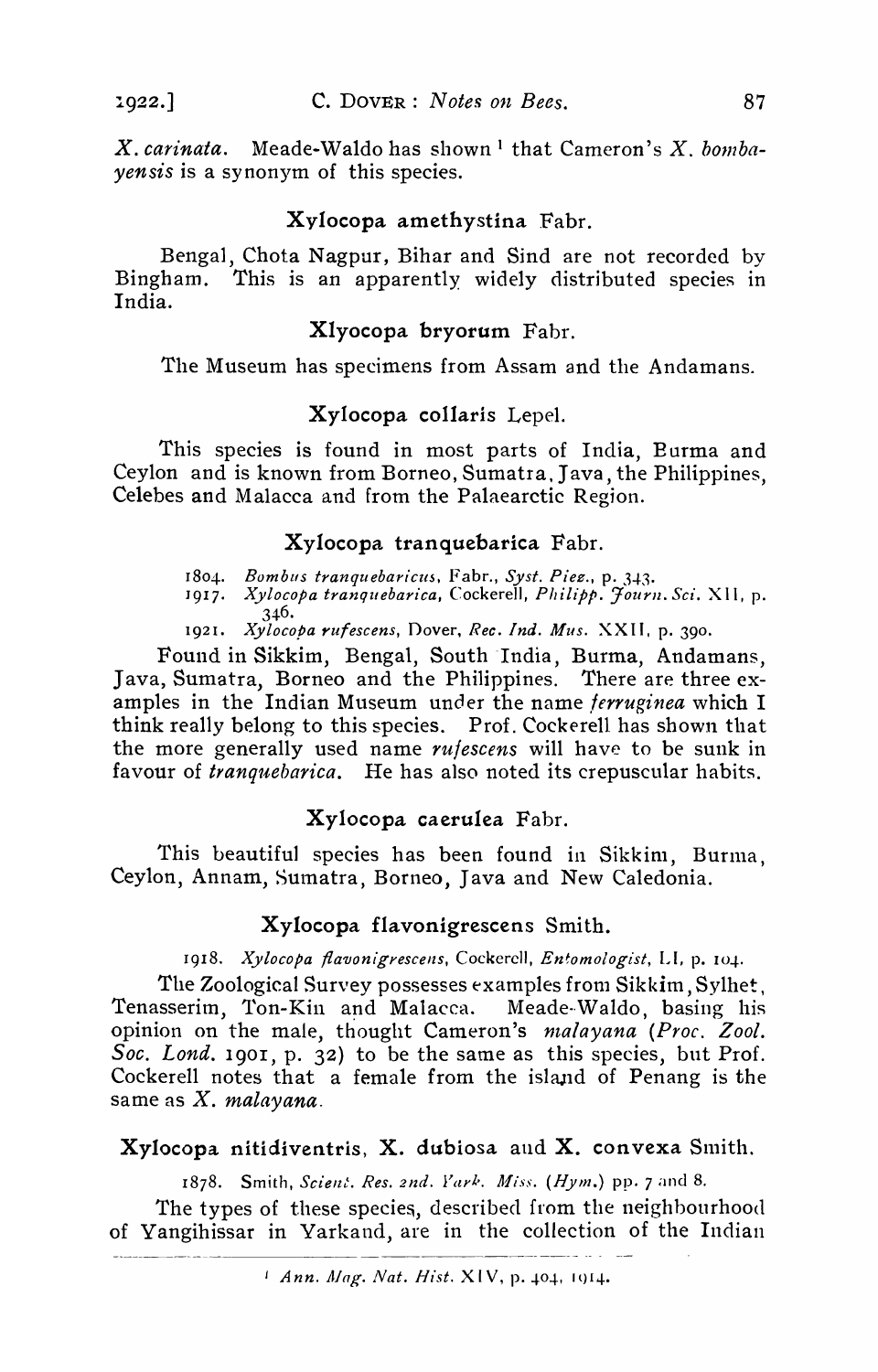The U.S. National Museum has specimens of  $X$  niti-Museum. diventris from Kukier, Eastern Turkestan.

#### Subfamily BOM BINAE.

### Bombus montivagus Smith.

The Indian Museum has examples from Upper Tenasserim and Take-pum Mt. on the Chinese Frontier in N E. Burma.

A form has also been taken in Onari in British Garwhal, 11,000 ft., which has the colour of the pubescence on the apical three segments of the abdomen almost snow-white and not fulvous red.

#### Bombus lapidarius var. tunicatus Smith.

1897.

1010.

Bombus tunicatus, Bingham, Faun. Brit. Ind. Hym. I, p. 549.<br>Bombus tunicatus, Cockerell, Ann. Mag. Nat. Hist. V, p. 417.<br>Bombus lapidarius var. tunicatus, Meade-Waldo, Ann. Mag.<br>Nat. Hist. XVII, p. 467. 1916.

Following Meade-Waldo I consider tunicatus and Cockerell's gilgitensis to be varieties of the European B. lapidarius Linn. The Museum possesses specimens of the former variety from Garwhal, Simla Hills, Mussoorie, Nepal, and two examples from Calcutta. In Nature for May 19th, 1921, I recorded the capture of the two Calcutta examples and mentioned having seen what was probably a species of Bombus at the base of the Eastern Himalayas, as

'bumble bees" are supposed never to descend below 3,000 ft. Burkill (Journ. As. Soc. Beng. (n. s.) II, p. 521, 1906) found B. haemorrhoidalis common in the NW Himalayas at 1,600 ft., but the capture of *Bombus* actually in the plains is astonishing, and it is probable that such an incident may never occur again, though I originally mentioned that these bees probably occur, very rarely, in the plains. There is an old record of B. orientalis in Calcutta which I think must be authentic, but as to how these strictly hill-species have been found here I can offer no explanation other than that these species of *Bombus* probably nest in the ground and have been conveyed here through the agency of man.

A fly, Criorhina imitator of the family Syrphidae, closely resembles this species and the case appears to be one of real Brunetti in his original description (Rec. Ind. Mus. XI, mimicry. p. 237, 1915) stated that it was a mimic of the bee Bombus trifas. ciatus (as understood by Bingham), but I think it will be admitted that it resembles *tunicatus* more closely in the light pubescence on the anterior parts of the thorax, on the scutellum, on the basal abdominal segments, and in the colour of its wings and legs. The pubescence on the apical abdominal segments is also reddish, but unfortunately, it is not quite so dense as in the bee it resembles. Hingston in A Naturalist in Himalaya (Witherby: 1920, p. 184) notices the resemblance of *Bombylius* to *Bombus* and of a species

<sup>&</sup>lt;sup>1</sup> As the use of the term *Bremus* for *Bombus* is dependent on the validity of the "Erlangen" list, and this is still a debatable point I have preferred to use the more generally known name.